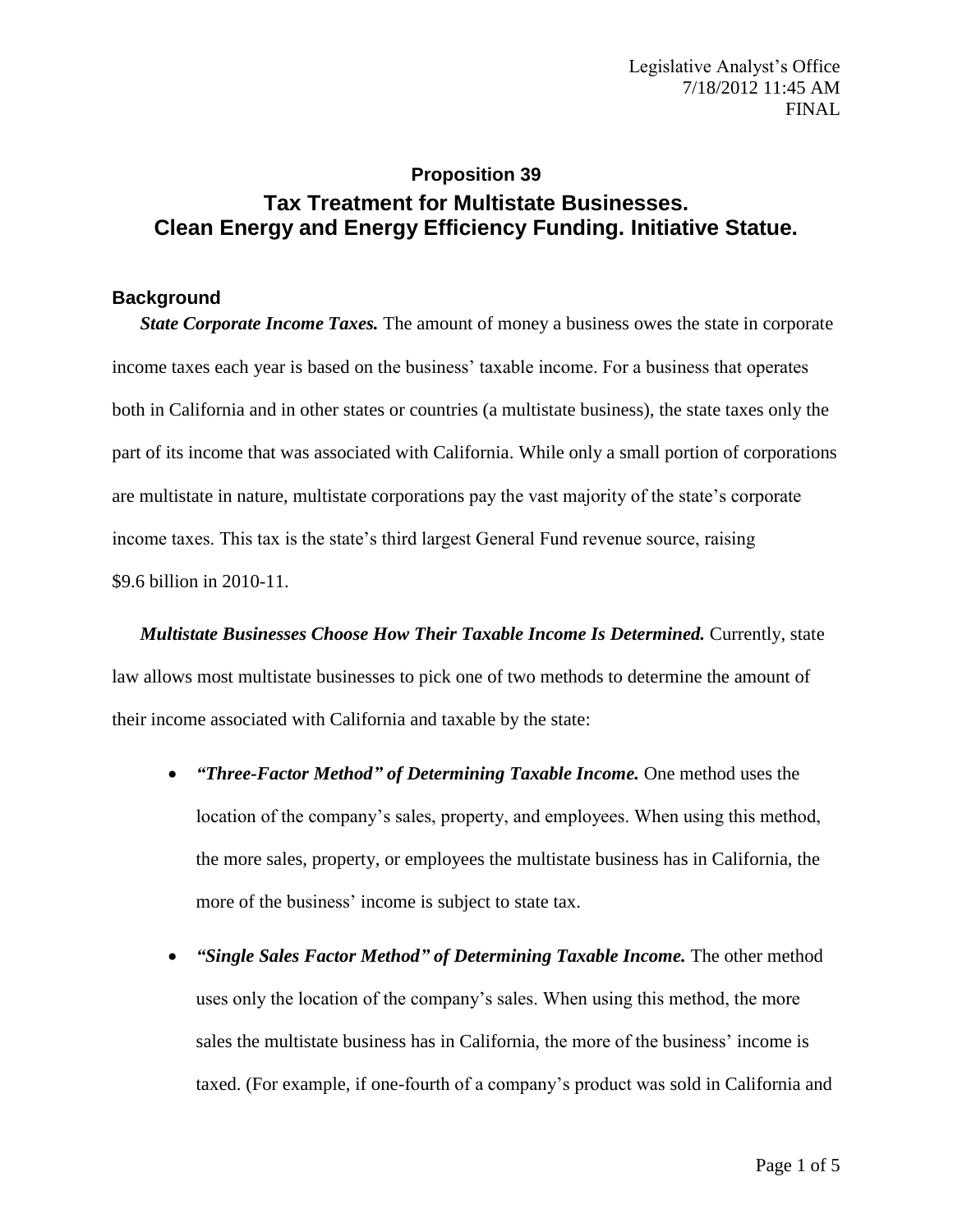the remainder in other states, one-fourth of the company's total profits would be subject to California taxation.)

Multistate businesses generally are allowed to choose the method that is most advantageous to them for tax purposes.

*Energy Efficiency Programs.* There are currently numerous state programs established to reduce energy consumption. These efforts are intended to reduce the need to build new energy infrastructure (such as power plants and transmission lines) and help meet environmental quality standards. For example, the California Public Utilities Commission (CPUC) oversees various types of energy efficiency upgrade and appliance rebate programs that are funded by monies collected from utility ratepayers. In addition, the California Energy Commission (CEC) develops building and appliance standards that are intended to reduce energy consumption in the state.

*School Funding Formula.* Proposition 98, passed by voters in 1988 and modified in 1990, requires a minimum level of state and local funding each year for public schools and community colleges (hereafter referred to as schools). This funding level is commonly known as the Proposition 98 minimum guarantee. Though the Legislature can suspend the guarantee and fund at a lower level, it typically decides to provide funding equal to or greater than the guarantee. The Proposition 98 guarantee can grow with increases in state General Fund revenues (including those collected from state corporate income taxes). Accordingly, a measure—such as this one that results in higher revenues also can result in a higher school funding guarantee. Proposition 98 expenditures are the largest category of spending in the state's budget—totaling roughly 40 percent of state General Fund expenditures.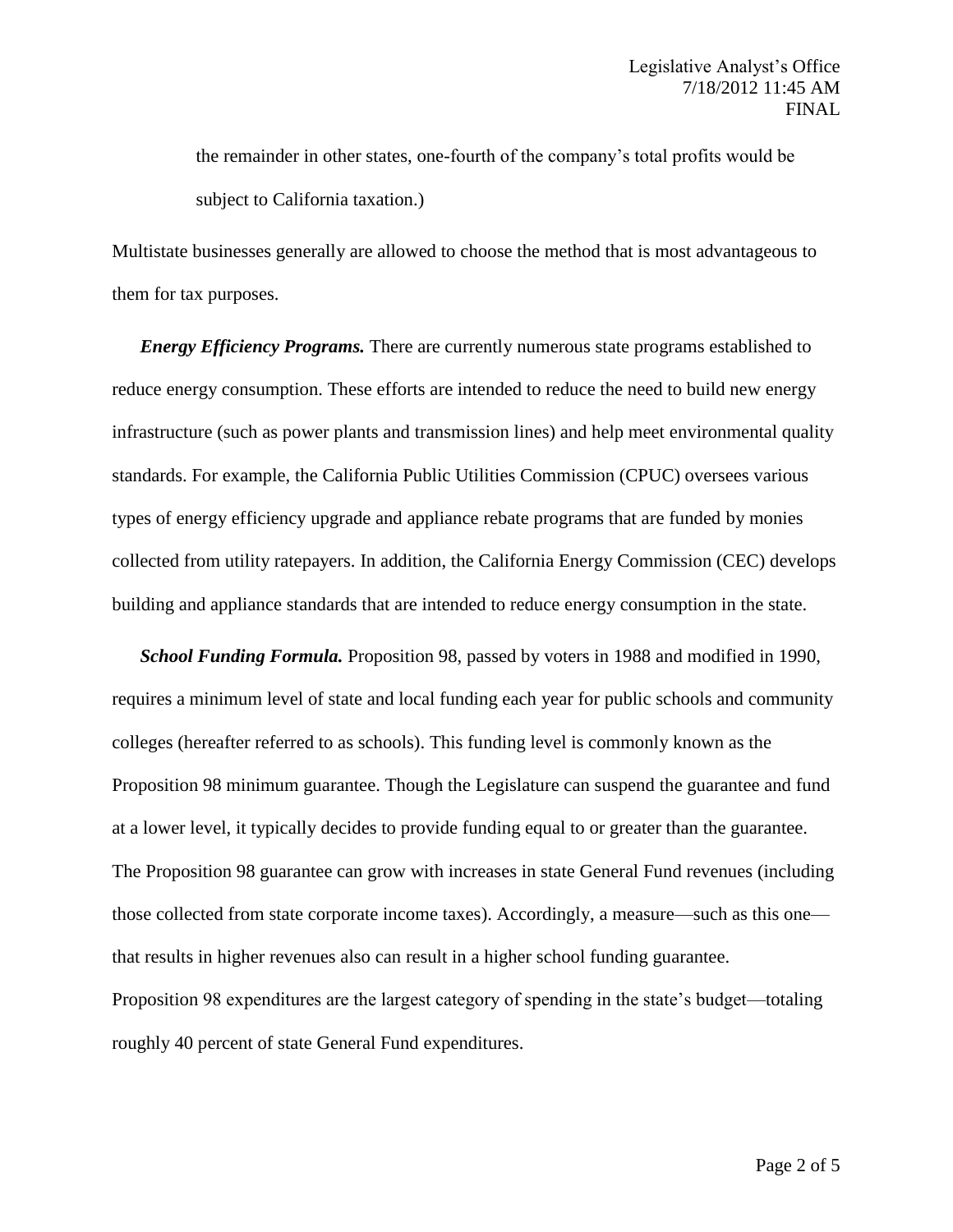#### **Proposal**

### *Eliminates Ability of Multistate Businesses to Choose How Taxable Income Is*

*Determined.* Under this measure, starting in 2013, multistate businesses would no longer be allowed to choose the method for determining their state taxable income that is most advantageous for them. Instead, most multistate businesses would have to determine their California taxable income using the single sales factor method. Businesses that operate only in California would be unaffected by this measure.

This measure also includes rules regarding how all multistate businesses calculate the portion of some sales that are allocated to California for state tax purposes. These include a set of specific rules for certain large cable companies.

*Provides Funding for Energy Efficiency and Alternative Energy Projects.* This measure establishes a new state fund, the Clean Energy Job Creation Fund, to support projects intended to improve energy efficiency and expand the use of alternative energy. The measure states that the fund could be used to support: (1) energy efficiency retrofits and alternative energy projects in public schools, colleges, universities, and other public facilities; (2) financial and technical assistance for energy retrofits; and (3) job training and workforce development programs related to energy efficiency and alternative energy. The Legislature would determine spending from the fund and be required to use the monies for cost-effective projects run by agencies with expertise in managing energy projects. The measure also (1) specifies that all funded projects must be coordinated with CEC and CPUC and (2) creates a new nine-member oversight board to annually review and evaluate spending from the fund.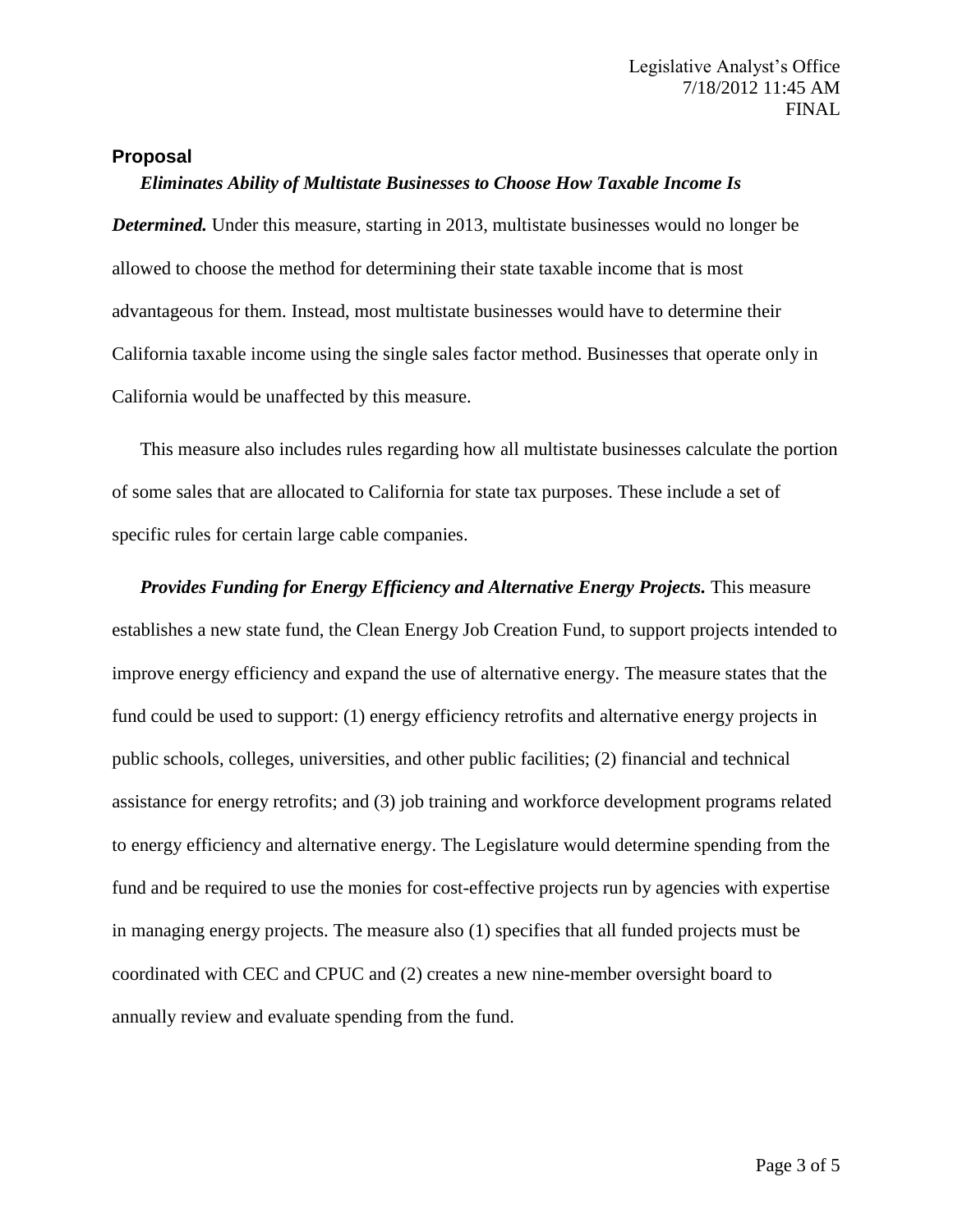The Clean Energy Job Creation Fund would be supported by some of the new revenue raised by moving to a mandatory single sales factor. Specifically, half of the revenues so raised—up to a maximum of \$550 million—would be transferred annually to the Clean Energy Job Creation Fund. These transfers would occur for only five fiscal years—2013-14 through 2017-18.

## **Fiscal Effects**

*Increase in State Revenues.* As shown in the top line in Figure 1, this measure would increase state revenues by around \$1 billion annually starting in 2013-14. (There would be a roughly half-year impact in 2012-13.) The increased revenues would come from some multistate businesses paying more taxes. The amounts generated by this measure would tend to grow over time.

| Figure 1<br><b>Estimated Effects of Proposition 39 on State Revenues and Spending</b> |                                   |                                                        |                                      |
|---------------------------------------------------------------------------------------|-----------------------------------|--------------------------------------------------------|--------------------------------------|
|                                                                                       | 2012-13                           | 2013-14<br><b>Through 2017-18</b>                      | 2018-19<br><b>And Beyond</b>         |
| <b>Annual Revenues</b>                                                                | \$500 million                     | \$1 billion,<br>growing over period                    | Over \$1 billion                     |
| <b>Annual Spending</b>                                                                |                                   |                                                        |                                      |
| Amount dedicated to energy projects                                                   | None                              | \$500 million to \$550 million                         | None                                 |
| Increase in school funding guarantee                                                  | \$200 million to<br>\$500 million | \$200 million to \$500 million.<br>growing over period | \$500 million to over<br>\$1 billion |

*Some Revenues Used for Energy Projects.* For a five-year period (2013-14 through 2017-18), about half of the additional revenues—\$500 million to \$550 million annually—would be transferred to the Clean Energy Job Creation Fund to support energy efficiency and alternative energy projects.

**School Funding Likely to Rise Due to Additional Revenues.** Generally, the revenue raised

by the measure would be considered in calculating the state's annual Proposition 98 minimum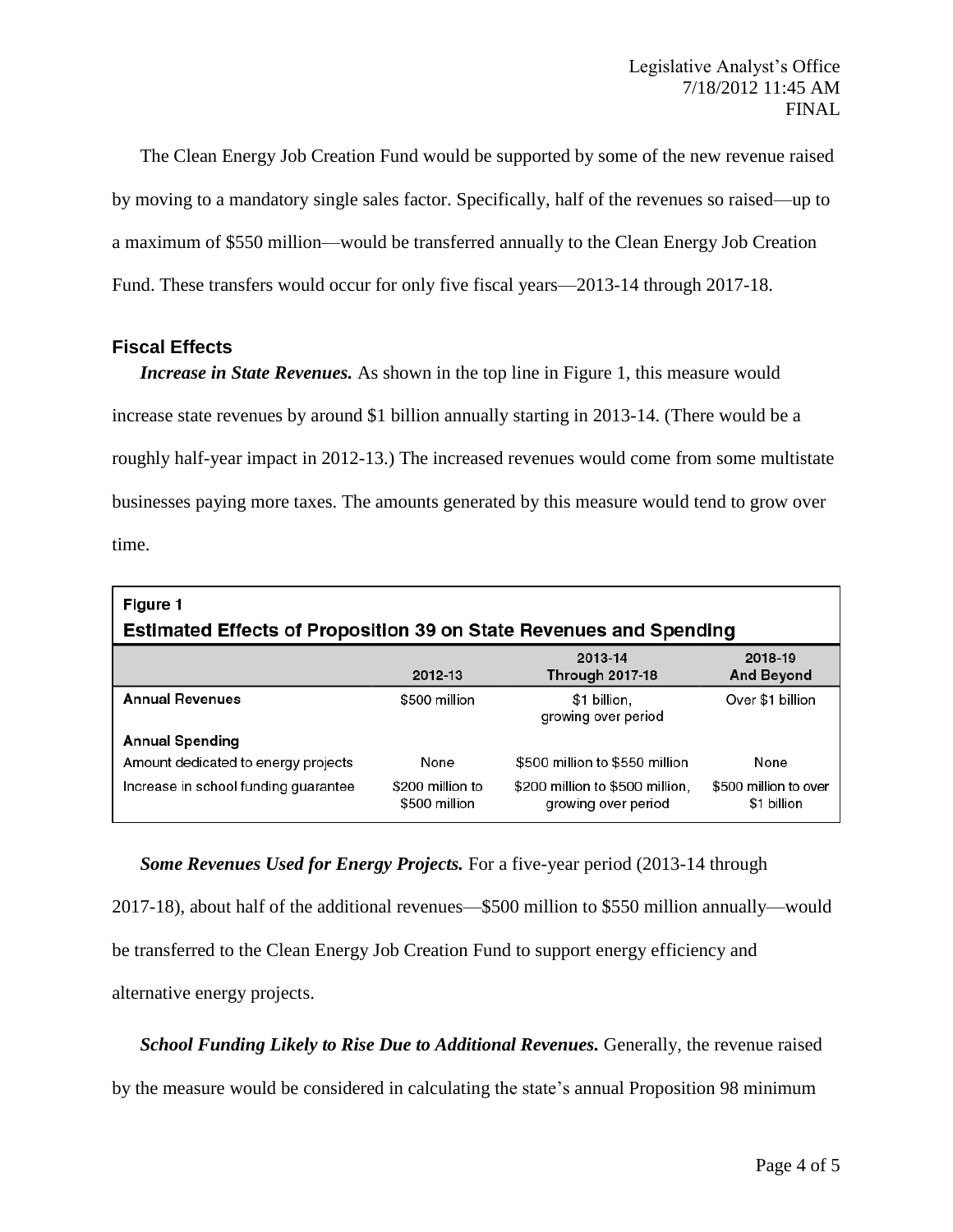guarantee. The funds transferred to the Clean Energy Job Creation Fund, however, would not be used in this calculation. As shown in the bottom part of Figure 1, the higher revenues likely would increase the minimum guarantee by at least \$200 million for the 2012-13 through 2017-18 period. In some years during this period, however, the minimum guarantee could be significantly higher. For 2018-19 and beyond, the guarantee likely would be higher by at least \$500 million. As during the initial period, the guarantee in some years could be significantly higher. The exact portion of the revenue raised that would go to schools in any particular year would depend upon various factors, including the overall growth in state revenues and the size of outstanding school funding obligations.